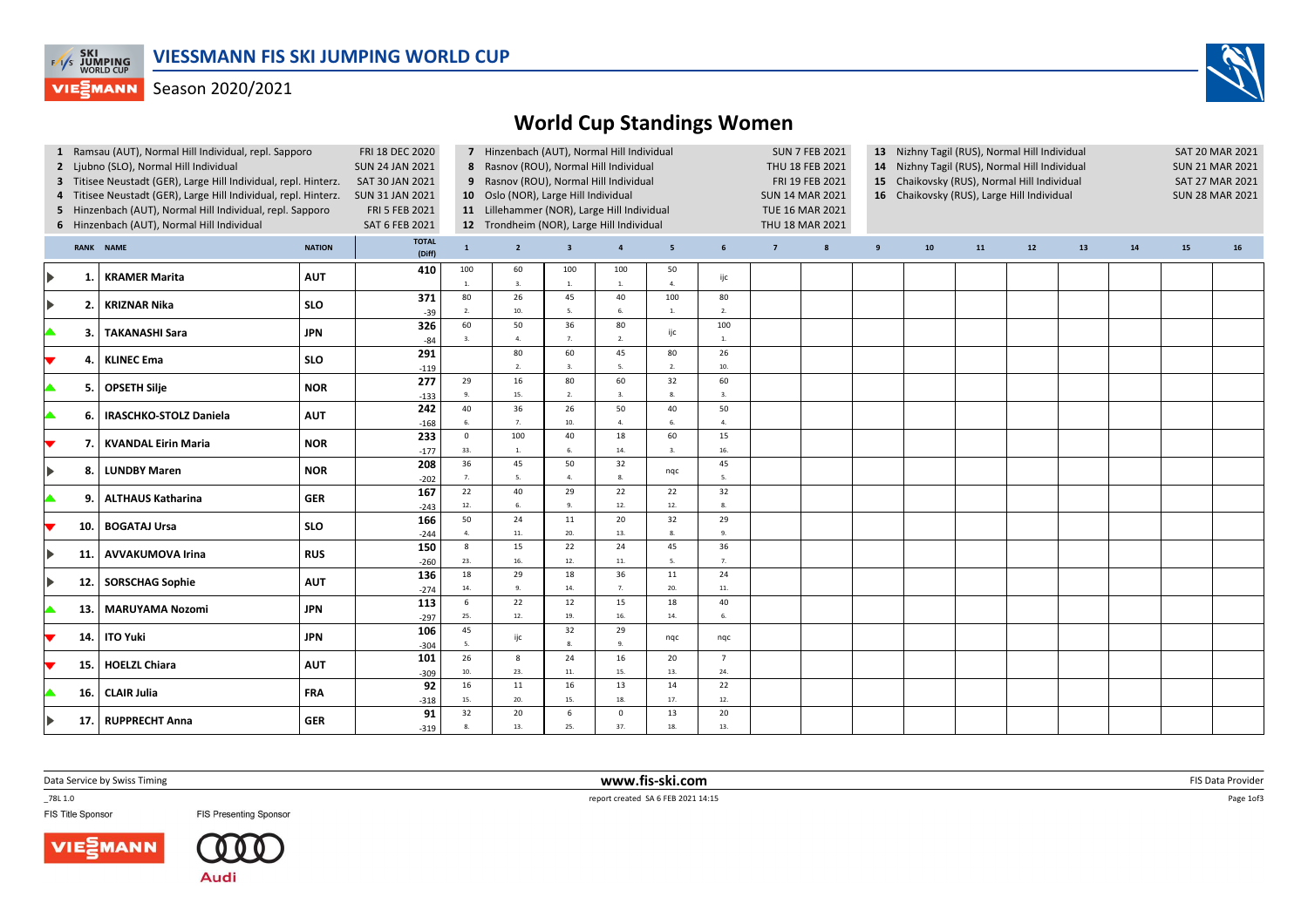

**VIESMANN** Season 2020/2021

## World Cup Standings Women

|                      | RANK NAME |                              | <b>NATION</b> | <b>TOTAL</b><br>(Diff) | $\mathbf{1}$           | $\overline{2}$        | $\overline{\mathbf{3}}$ | $\overline{4}$                 | 5 <sub>1</sub>          | $6\phantom{a}$                 | $\overline{7}$ | 8 | 9 | 10 | 11 | 12 | 13 | 14 | 15 | 16 |
|----------------------|-----------|------------------------------|---------------|------------------------|------------------------|-----------------------|-------------------------|--------------------------------|-------------------------|--------------------------------|----------------|---|---|----|----|----|----|----|----|----|
| ▼                    | 18.       | <b>BJOERSETH Thea Minyan</b> | <b>NOR</b>    | 84<br>$-326$           | 12<br>19.              | 32<br>8.              | 14<br>17.               | 14<br>17.                      | nqc                     | 12<br>19.                      |                |   |   |    |    |    |    |    |    |    |
| ▲                    | 19.       | EDER Lisa                    | <b>AUT</b>    | 75                     | 5                      | 12                    | 9                       | 9                              | 32                      | 8                              |                |   |   |    |    |    |    |    |    |    |
|                      |           |                              |               | $-335$<br>75           | 26.<br>$\mathbf 0$     | 19.                   | 22.<br>20               | 22.<br>26                      | 8.<br>15                | 23.<br>14                      |                |   |   |    |    |    |    |    |    |    |
| ▲                    | 19.       | <b>BRECL Jerneja</b>         | <b>SLO</b>    | $-335$                 | 31.                    | nqc                   | 13.                     | 10.                            | 16.                     | 17.                            |                |   |   |    |    |    |    |    |    |    |
| ▼                    | 21.       | STROEM Anna Odine            | <b>NOR</b>    | 70                     | 24                     | 20                    | $\overline{4}$          | 12                             | 10                      | ijc                            |                |   |   |    |    |    |    |    |    |    |
|                      |           |                              |               | $-340$<br>62           | 11.<br>$7\overline{ }$ | 13.                   | 27.<br>$\boldsymbol{8}$ | 19.<br>10                      | 21.<br>36               | 1                              |                |   |   |    |    |    |    |    |    |    |
| ▼                    | 22.       | <b>PAGNIER Josephine</b>     | <b>FRA</b>    | $-348$                 | 24.                    | nqc                   | 23.                     | 21.                            | 7.                      | 30.                            |                |   |   |    |    |    |    |    |    |    |
| ▲                    | 23.       | ROGELJ Spela                 | <b>SLO</b>    | 47<br>$-363$           | 9<br>22.               | $\overline{7}$<br>24. | nqc                     | $\mathbf 0$<br>31.             | 13<br>18.               | 18<br>14.                      |                |   |   |    |    |    |    |    |    |    |
|                      |           |                              | <b>ITA</b>    | 46                     |                        | 10                    | 13                      | 11                             | $\overline{\mathbf{3}}$ | 9                              |                |   |   |    |    |    |    |    |    |    |
| ▼                    | 24.       | MALSINER Jessica             |               | $-364$                 | ngc                    | 21.                   | 18.                     | 20.                            | 28.                     | 22.                            |                |   |   |    |    |    |    |    |    |    |
|                      | 25.       | TIKHONOVA Sofia              | <b>RUS</b>    | 45<br>$-365$           | 10<br>21.              | $\overline{3}$<br>28. | $\mathbf 0$<br>35.      | ijc                            | 16<br>15.               | 16<br>15.                      |                |   |   |    |    |    |    |    |    |    |
| ▼                    | 26.       | <b>VOGT Carina</b>           | <b>GER</b>    | 44                     |                        | 9                     |                         |                                | 24                      | 11                             |                |   |   |    |    |    |    |    |    |    |
|                      |           |                              |               | $-366$                 |                        | 22.                   |                         |                                | $11.$                   | 20.                            |                |   |   |    |    |    |    |    |    |    |
| ▲                    | 27.       | <b>IWABUCHI Kaori</b>        | <b>JPN</b>    | 35<br>$-375$           | $\overline{2}$<br>29.  | nqc                   | 15<br>16.               | 8<br>23.                       | $\mathbf 0$<br>31.      | 10<br>21.                      |                |   |   |    |    |    |    |    |    |    |
| ▼                    | 28.       | MALSINER Lara                | <b>ITA</b>    | 33                     | 11                     | 13                    | $\overline{\mathbf{3}}$ | 6                              | nqc                     | nqc                            |                |   |   |    |    |    |    |    |    |    |
|                      |           |                              |               | $-377$<br>27           | 20.<br>13              | 18.<br>14             | 28.<br>$\mathsf 0$      | 25.                            |                         |                                |                |   |   |    |    |    |    |    |    |    |
| ▼                    | 29.       | MAKHINIA Irma                | <b>RUS</b>    | $-383$                 | $18. \,$               | 17.                   | 40.                     | ijc                            |                         | nqc                            |                |   |   |    |    |    |    |    |    |    |
| ▲                    | 30.       | <b>GOERLICH Luisa</b>        | <b>GER</b>    | 26                     | 15                     | 6                     | nqc                     | nqc                            | $\overline{0}$          | 5                              |                |   |   |    |    |    |    |    |    |    |
|                      |           |                              |               | $-384$<br>25           | 16.<br>$\mathbf 0$     | 25.<br>5              | 10                      | $\mathbf 0$                    | 33.<br>$\overline{4}$   | 26.<br>6                       |                |   |   |    |    |    |    |    |    |    |
| ▲                    | 31.       | <b>KYKKAENEN Julia</b>       | <b>FIN</b>    | $-385$                 | 36.                    | 26.                   | 21.                     | 32.                            | 27.                     | 25.                            |                |   |   |    |    |    |    |    |    |    |
| ▼                    | 32.       | SETO Yuka                    | <b>JPN</b>    | 22                     | ngc                    | nqc                   | $5\phantom{.0}$<br>26.  | $\overline{7}$<br>24.          | 10<br>21.               | ijc                            |                |   |   |    |    |    |    |    |    |    |
|                      |           |                              |               | $-388$<br>20           | 20                     |                       |                         | $\mathbf 0$                    |                         |                                |                |   |   |    |    |    |    |    |    |    |
| $\blacktriangledown$ | 33.       | <b>FREITAG Selina</b>        | <b>GER</b>    | $-390$                 | 13.                    | ngc                   | nqc                     | 36.                            |                         |                                |                |   |   |    |    |    |    |    |    |    |
| ▼                    | 34.       | SEYFARTH Juliane             | <b>GER</b>    | 19<br>$-391$           | 14<br>17.              | nqc                   | $\overline{2}$<br>29.   | $\overline{\mathbf{3}}$<br>28. | nqc                     | nqc                            |                |   |   |    |    |    |    |    |    |    |
| ▲                    | 35.       | <b>ULRICHOVA Klara</b>       | <b>CZE</b>    | 15                     | $\mathbf 0$            | $\overline{2}$        |                         |                                | nqc                     | 13                             |                |   |   |    |    |    |    |    |    |    |
|                      |           |                              |               | $-395$<br>11           | 32.<br>$\mathbf 0$     | 29.                   |                         |                                | $7\overline{ }$         | 18.<br>$\overline{4}$          |                |   |   |    |    |    |    |    |    |    |
| ▲                    | 36.       | MUEHLBACHER Julia            | <b>AUT</b>    | $-399$                 | 34.                    | nqc                   |                         |                                | 24.                     | 27.                            |                |   |   |    |    |    |    |    |    |    |
| $\blacktriangledown$ | 37.       | <b>INDRACKOVA Karolina</b>   | <b>CZE</b>    | 9                      | nqc                    | nqc                   | $7\overline{}$          | <sup>1</sup>                   | $\overline{1}$          | $\mathsf 0$                    |                |   |   |    |    |    |    |    |    |    |
|                      |           |                              |               | $-401$<br>9            |                        |                       | 24.                     | 30.<br>$\mathbf 0$             | 30.<br>6                | 37.<br>$\overline{\mathbf{3}}$ |                |   |   |    |    |    |    |    |    |    |
| ▲                    | 37.       | <b>HARALAMBIE Daniela</b>    | ROU           | $-401$                 | ngc                    | ngc                   | nqc                     | 33.                            | 25.                     | 28.                            |                |   |   |    |    |    |    |    |    |    |

Data Service by Swiss Timing

\_78L 1.0

FIS Title Sponsor





FIS Presenting Sponsor

 www.fis-ski.comreport created SA 6 FEB 2021 14:15

m FIS Data Provider<br>1445 - Personal Barbara Barang Barang Barang Personal Barang Personal Barang Personal Barang Personal Barang<br>1445 - Personal Barang Personal Barang Personal Barang Personal Barang Personal Barang Person

Page 2of3